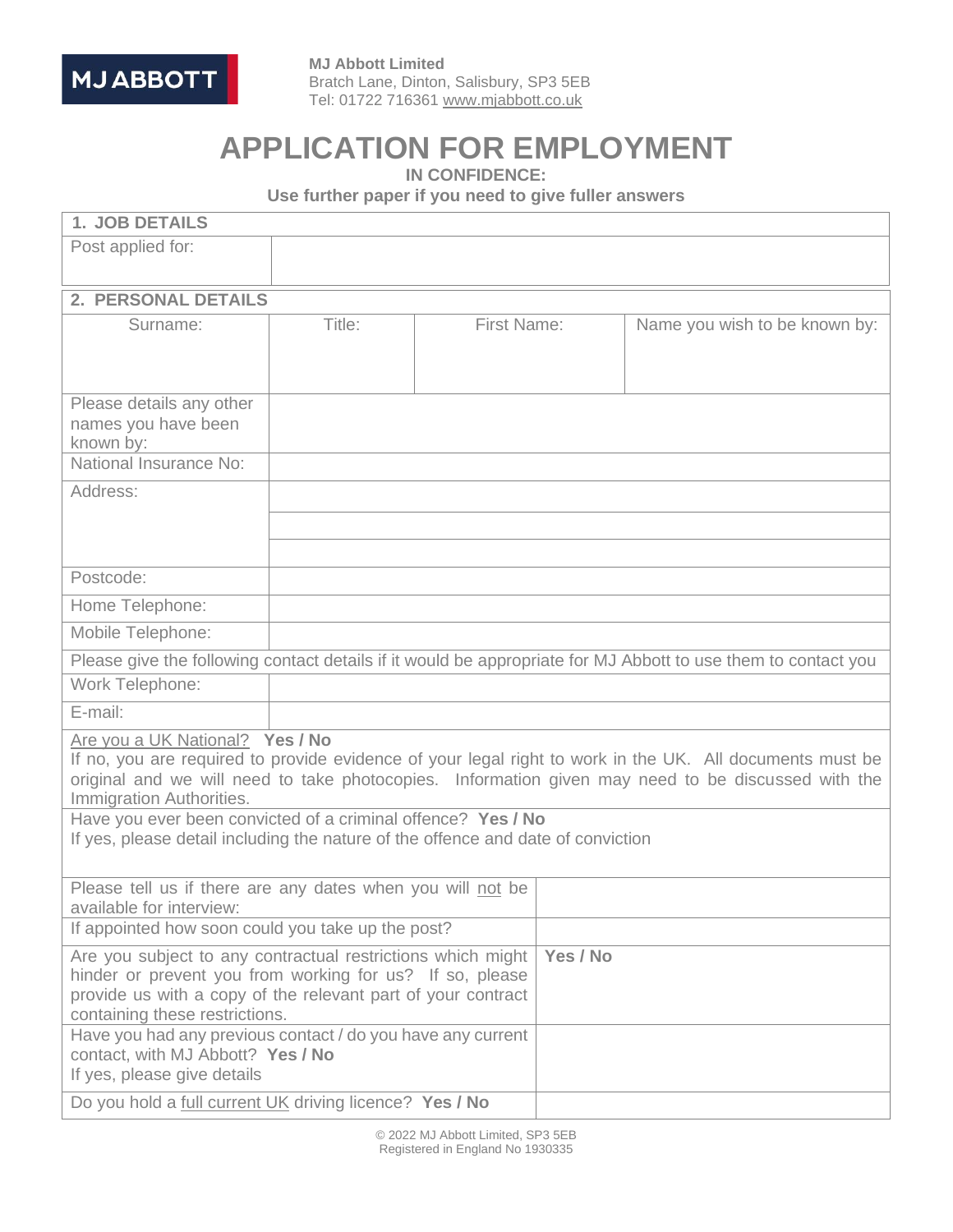

 **MJ Abbott Limited** Bratch Lane, Dinton, Salisbury, SP3 5EB Tel: 01722 716361 [www.mjabbott.co.uk](http://www.mjabbott.co.uk/)

| Do you have any driving convictions on your licence? Yes / No | If yes, please detail |                       |  |
|---------------------------------------------------------------|-----------------------|-----------------------|--|
| Date of conviction                                            | <b>Offence</b>        | <b>Penalty issued</b> |  |
|                                                               |                       |                       |  |
|                                                               |                       |                       |  |
|                                                               |                       |                       |  |
|                                                               |                       |                       |  |

#### **3. EDUCATION, TRAINING and DEVELOPMENT**

Please list any academic or other relevant qualifications, starting with the most recent:

*If the post requires specific qualifications you will be required to provide documentary evidence before employment.* Please list other relevant learning opportunities e.g. training courses & certificates achieved:

*(continue on additional sheet if necessary)*

| 4. PRESENT or LAST EMPLOYER (No approach will be made before an offer of employment is made) |       |  |     |  |
|----------------------------------------------------------------------------------------------|-------|--|-----|--|
| Employer's name:                                                                             |       |  |     |  |
| Address:                                                                                     |       |  |     |  |
|                                                                                              |       |  |     |  |
|                                                                                              |       |  |     |  |
|                                                                                              |       |  |     |  |
| Job title:                                                                                   |       |  |     |  |
| Duties and responsibilities:                                                                 |       |  |     |  |
|                                                                                              |       |  |     |  |
|                                                                                              |       |  |     |  |
|                                                                                              |       |  |     |  |
| Pay rate:                                                                                    |       |  |     |  |
| Date employed:                                                                               | From: |  | To: |  |
| Reason for leaving:                                                                          |       |  |     |  |
|                                                                                              |       |  |     |  |
|                                                                                              |       |  |     |  |
|                                                                                              |       |  |     |  |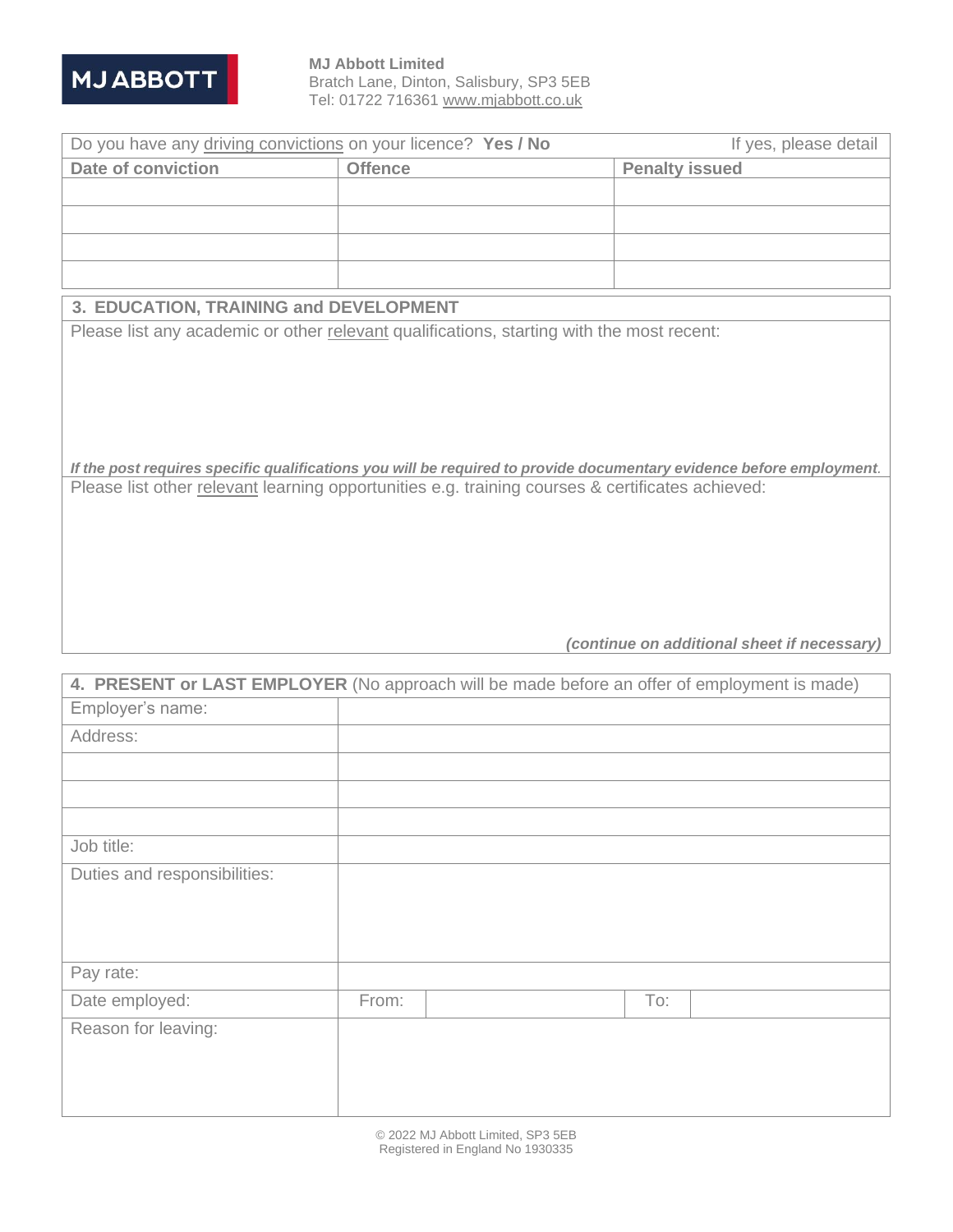

 **MJ Abbott Limited** Bratch Lane, Dinton, Salisbury, SP3 5EB Tel: 01722 716361 [www.mjabbott.co.uk](http://www.mjabbott.co.uk/)

### **5. PREVIOUS EMPLOYMENT and EXPERIENCE**

Please tell us about other jobs you have done and about the skills you used and/or learned in those jobs.

*(continue on additional sheet if necessary)*

Please give details of any relevant skills / experience gained outside employment (e.g. through voluntary service, clubs etc):

*(continue on additional sheet if necessary)*

### **6. SUPPORTING INFORMATION**

Please detail how you meet the person specification for this post, providing examples from work, voluntary or life experiences, stating why you are applying for this job and the reasons you would be particularly suited to it.

*(continue on additional sheet if necessary)*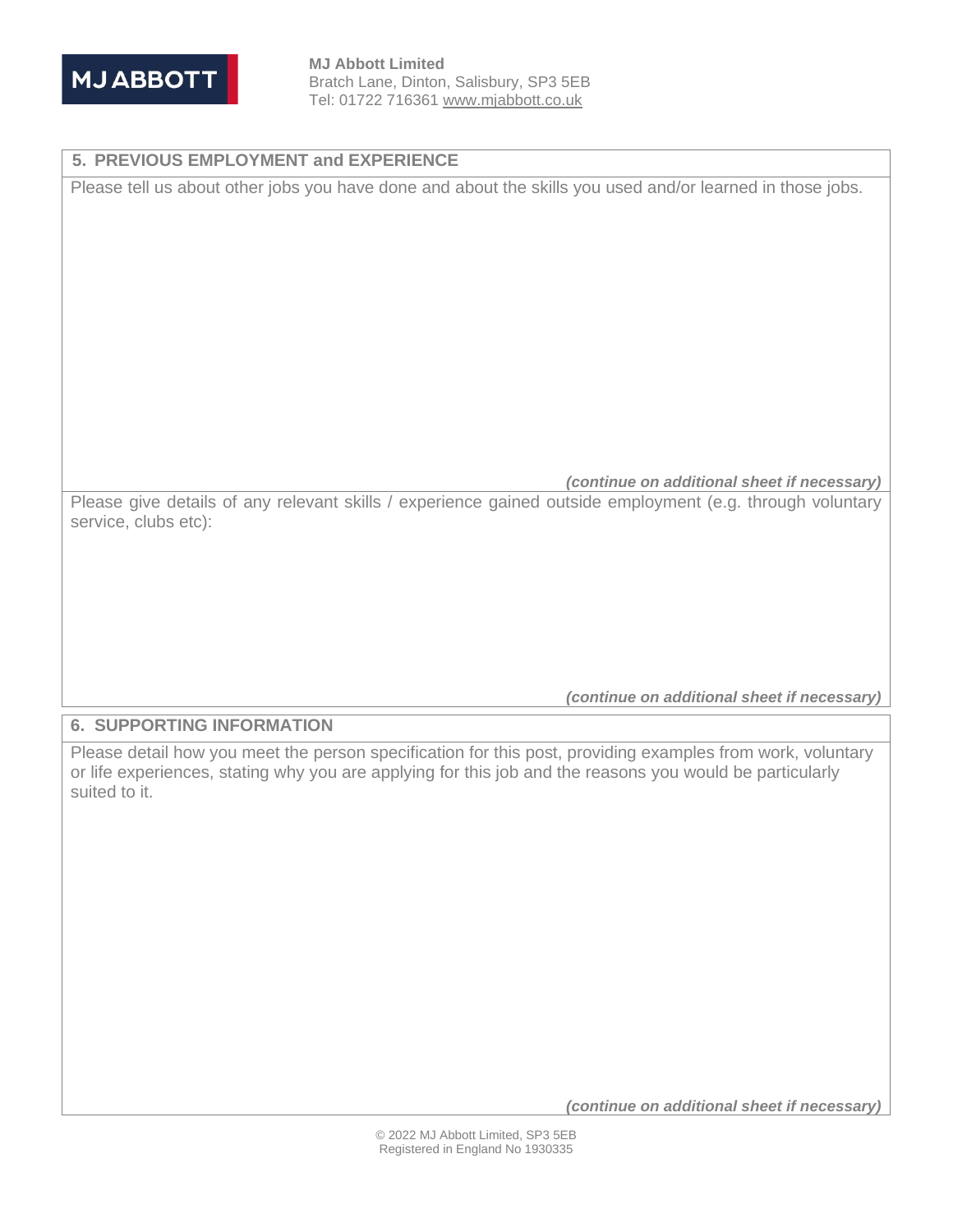

#### **7. REFERENCES**

Please give the name and address of two referees, one of whom should be your current or most recent employer, who can comment on your suitability for this post. If you were known by a different name, please also state this. **No reference will be sought without your consent**

| Referee 1:                                  |                                 | Referee 2: |                                                                                                                                                                                                                             |  |
|---------------------------------------------|---------------------------------|------------|-----------------------------------------------------------------------------------------------------------------------------------------------------------------------------------------------------------------------------|--|
| Name:                                       |                                 | Name:      |                                                                                                                                                                                                                             |  |
| Position:                                   |                                 | Position   |                                                                                                                                                                                                                             |  |
| Address:                                    |                                 | Address:   |                                                                                                                                                                                                                             |  |
|                                             |                                 |            |                                                                                                                                                                                                                             |  |
|                                             |                                 |            |                                                                                                                                                                                                                             |  |
|                                             |                                 |            |                                                                                                                                                                                                                             |  |
| Postcode:                                   |                                 | Postcode:  |                                                                                                                                                                                                                             |  |
| Tel No:                                     |                                 | Tel No:    |                                                                                                                                                                                                                             |  |
| Email:                                      |                                 | Email:     |                                                                                                                                                                                                                             |  |
| In what capacity does this person know you? |                                 |            | In what capacity does this person know you?                                                                                                                                                                                 |  |
|                                             |                                 |            |                                                                                                                                                                                                                             |  |
|                                             |                                 |            |                                                                                                                                                                                                                             |  |
|                                             |                                 |            |                                                                                                                                                                                                                             |  |
|                                             |                                 |            |                                                                                                                                                                                                                             |  |
|                                             |                                 |            |                                                                                                                                                                                                                             |  |
|                                             | Why are you seeking employment? |            |                                                                                                                                                                                                                             |  |
|                                             |                                 |            |                                                                                                                                                                                                                             |  |
|                                             |                                 |            |                                                                                                                                                                                                                             |  |
| <b>8. DECLARATION</b>                       |                                 |            |                                                                                                                                                                                                                             |  |
|                                             |                                 |            | I confirm that to the best of my knowledge the information that I have provided on this form is correct and<br>complete. I accept that providing deliberately false or misleading information could result in my dismissal. |  |

Signed: Date:

**Please return Application Form and the following Equal Opportunities Monitoring Form to:**

MJ Abbott Ltd

Bratch Lane, Dinton, Salisbury, Wiltshire, SP3 5EB

Email: [jules.simmons@mjabbott.co.uk](mailto:jules.simmons@mjabbott.co.uk) [www.mjabbott.co.uk](http://www.mjabbott.co.uk/)

If you are called to an interview, you may be asked to complete a Health Monitoring Form

**All data requested will be used for recruitment purposes only. Please refer to our attached Recruitment Privacy Policy for further information.**